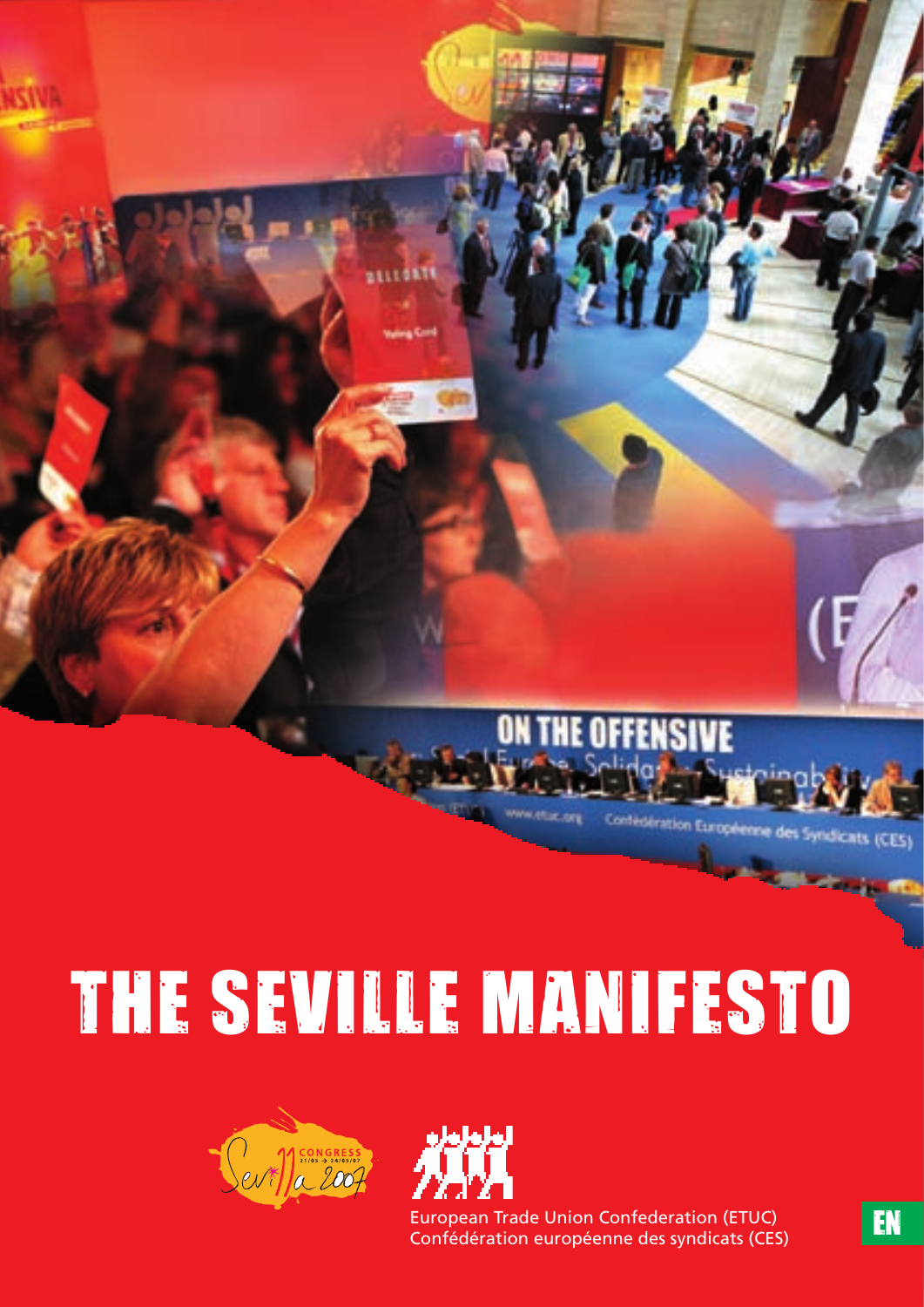# The Seville Manifesto

# Adopted by the XIth ETUC Congress, Seville 21-24 May 2007

The ENCC remains absolutely commined<br>to a Europe which is both "more" and<br>"better"; a Europe which is integrated<br>around rights and values including<br>peace, liberty, democracy, fundamental he ETUC remains absolutely committed to a Europe which is both "more" and "better"; a Europe which is integrated around rights and values including rights, equality, sustainable development, full employment and decent work, social dialogue, the protection of minorities, universal and equal access to high quality public services, and a successful economy which supports social progress and employment protection. Action is also vital to maintain a proper balance between the original Lisbon objectives of growth, environmental progress and social cohesion. This balance will be lost without a renewed commitment to social Europe. And Europe must move to tackle the competition between Member States to lower tax rates, especially corporate taxes, and to cut social and employment protection. Only this way will we stop the slide towards 'a race to the bottom'.

The Seville Congress is therefore, for the ETUC, a new stage in our development towards an organisation which is stronger, more cohesive, and more influential in benefiting the workers of Europe and the world. Moving on to the offensive needs an organisation which can criticise and mobilise, of course, but can also propose, negotiate, and act. Strengthening European trade unionism and the capacities of the ETUC will therefore be central to the task of making our offensive effective and productive.

An offensive is necessary. The ETUC faces a series of challenges on the political, economic, environmental and social fronts. These challenges are complex. But set against earlier challenges faced with success by our predecessors (including mass unemployment and poverty, the ravages of war, post war reconstruction, establishing peace in Europe since 1945, and the later overthrowing of dictatorships and the re-unification of Europe) we must never doubt our generation's ability to succeed in our time in overcoming our challenges. So what are they?

In the political sphere, there is evidence that enthusiasm for the European Union has declined in some countries, and also of more scepticism about the creation of a stronger, more integrated Europe. Indeed, to some trade unions, Europe risks being seen as the cutting edge of globalisation's worst effects, whereby jobs are emigrating to cheaper locations, and people are immigrating, often prepared to work for lower rates than the local populations. The result is a developing public mood which is more susceptible to the simplicities of nationalist and protectionist rhetoric than to the more complex processes of strengthening European integration; and there is a mood less willing to recognise that globalisation has benefits, as well as drawbacks.

In the economic sphere, unemployment has been high in many countries; and while there have been recent, welcome improvements, many of the new jobs are precarious and low paid. Additionally,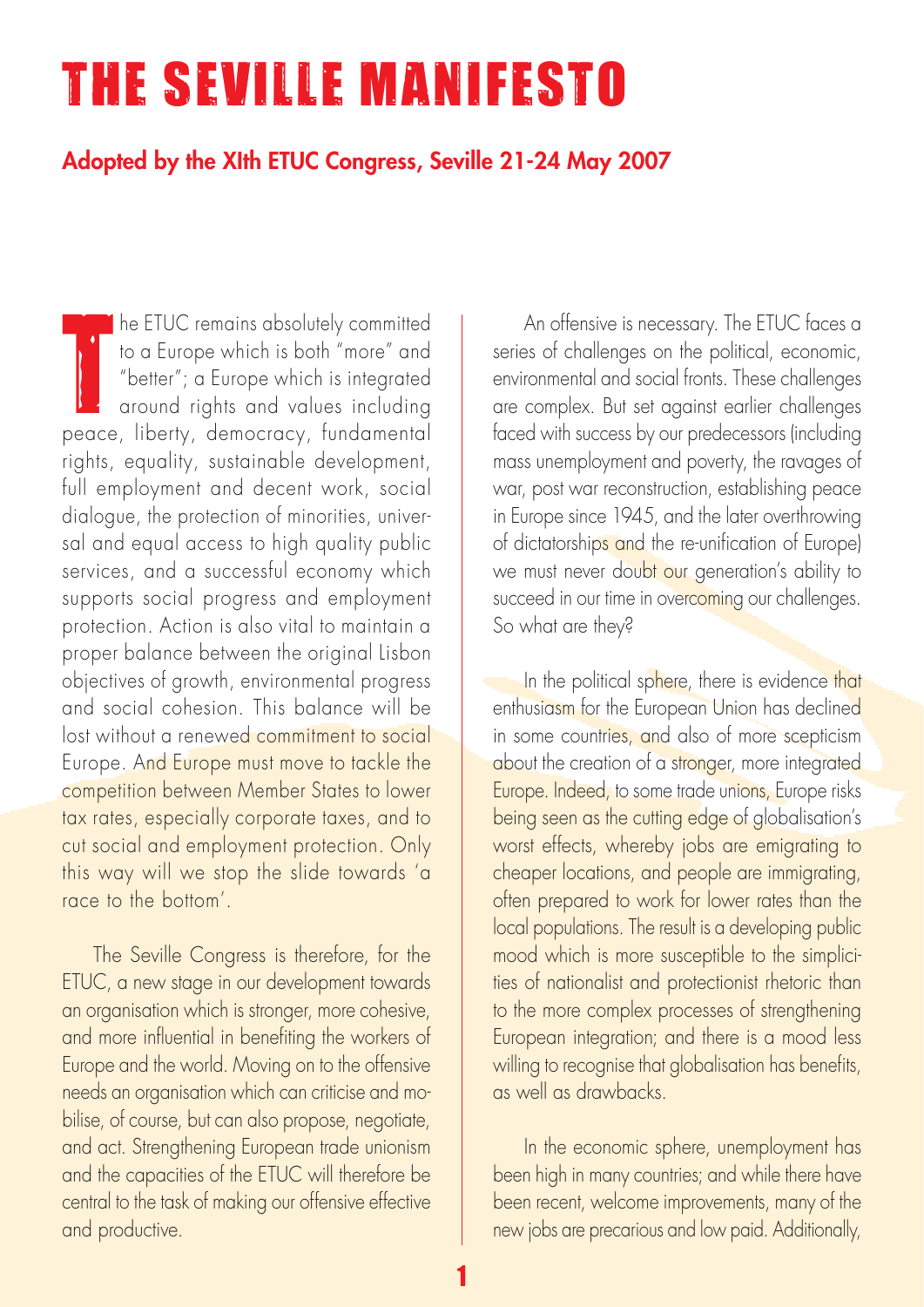real wage growth has been negligible in some key countries. More generally, in nearly all high income countries, the share of wages and salaries in the gross domestic product has been declining. It is also evident that there is a trend towards more and more short-termism among financial investors, with private equity, hedge funds and others treating enterprises, primarily, as vehicles for speculation, rather than investing in new products, new services, high productivity, and sustainable technologies. With macroeconomic policy being contained by the European Central Bank within the current rules for the euro, Europe is struggling to generate growth to match other existing and emerging economic powers in the world.

Environmentally, there is heightened awareness among Europe's citizens of the threats posed by global warming. But to date, the efforts made to combat this by the European authorities do not equal the scale of the challenge. Europe should be in the lead in tackling these problems; in some areas, like regulation of dangerous chemicals, it is. Progress at European level was also made recently on expanding sources of renewable energy. But generally, there are wide variations between Member States and too little concerted action at European level. Deregulation has been a dominant theme of the current European Commission and this has impeded progress on environmental questions.

social Europe too has been a casualty of the overriding belief in deregulation. Virtually no new legal measures to support European workers have been introduced over the past 4 years. A majority of the Commission, most employers, and some Member States have combined to stop progress on measures such as working time and temporary agency workers. Indeed, at times, some governments have questioned whether there is a social Europe at all, ignoring the 60 or so legal measures which have been introduced already on health and safety, European Works Councils, equality and information and consultation. Instead they have argued that Europe does not need a social dimension, carelessly forgetting the need to win popular support for the project of European integration.

The result is that Europe has been damaged recently. social Europe has been crucial to a successful Europe in previous years. It must become so again and the ETUC's Strategy and Action Plan points the way.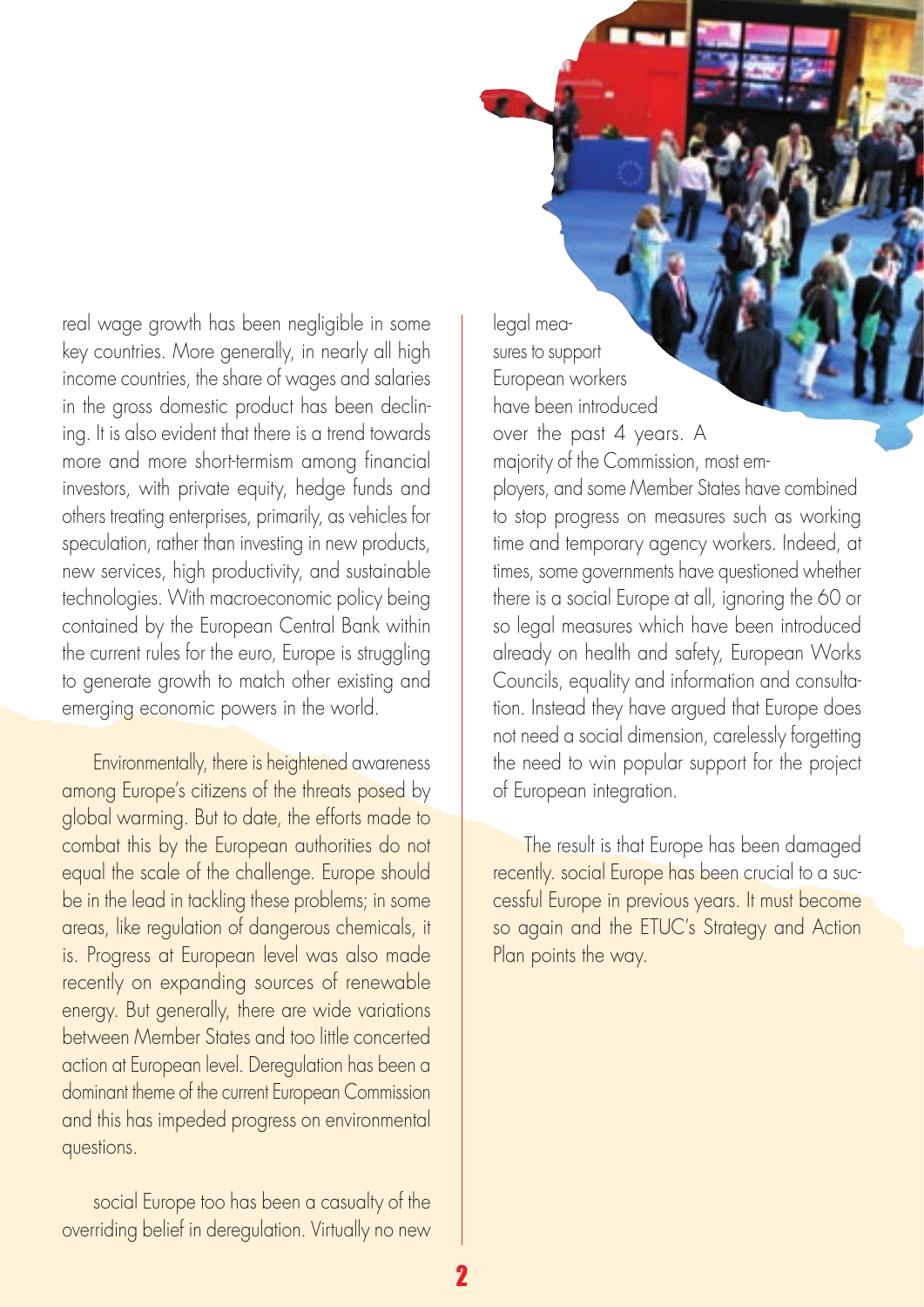#### **The ETUC plans to go on the offensive on five broad fronts :**

#### For a European labour market with:

- **n** more and better jobs and full employment;
- **European standards in areas such as working** conditions, trade union rights, and health and safety;
- **Combat and reverse the rising trend towards** precarious work;
- **Campaign for rising minimum wages and real** pay increases for European workers;
- **P** prioritise the elimination of the wage gap between men and women;
- **fight** 'delocalisation', stimulate negotiations on restructuring and provide a stronger framework of information, consultation and involvement, including involving independent experts on restructuring;
- **a** always promote equality and gender mainstreaming; always fight racism, discrimination and xenophobia;
- strive for a better framework of mobility of Europe's workers based on the principle of equal treatment in the place where the work is done, or the service provided;
- **promote a pro-active migration policy, opening** legal channels for migration, while combating labour exploitation of migrant workers including undocumented migrants;
- **E** campaign for union rights to take strike action at transnational level;
- capture the flexicurity debate from those aiming to cut employment protection and unemployment benefit;
- **P** promote better social protection and welfare states with comprehensive services for minimum income, pensions, health, long-term care, lifelong learning, sick and unemployment benefits, active labour market and childcare; and positive action to handle the ageing

population of Europe;

**Fight for the strengthening of existing Directives on** working time (the end to the opt-out), European Works Councils and posted workers, and for the adoption of a strong Temporary Agency Workers Directive.

## For social dialogue, collective bargaining and worker participation

- **P** promote a higher quality social dialogue and a European level of dispute resolution;
- **n** more intense consideration of how to develop and co-ordinate European level collective bargaining, including at sectoral, cross border, and transnational company levels, and supporting the work of the European Industry Federations;
- strengthen collective bargaining over the borders in Europe to improve each other's bargaining position and end 'beggar my neighbour' approaches;
- develop better conditions for European Works Councils and promote worker participation;
- **n** campaign for much higher standards of corporate governance, based on recognition of the interests of all the stakeholders not just shareholders, and also for more commitment to real corporate social responsibility;
- **Expose and combat "casino capitalism" and** short-termism more generally, by taxation, regulation and worker involvement.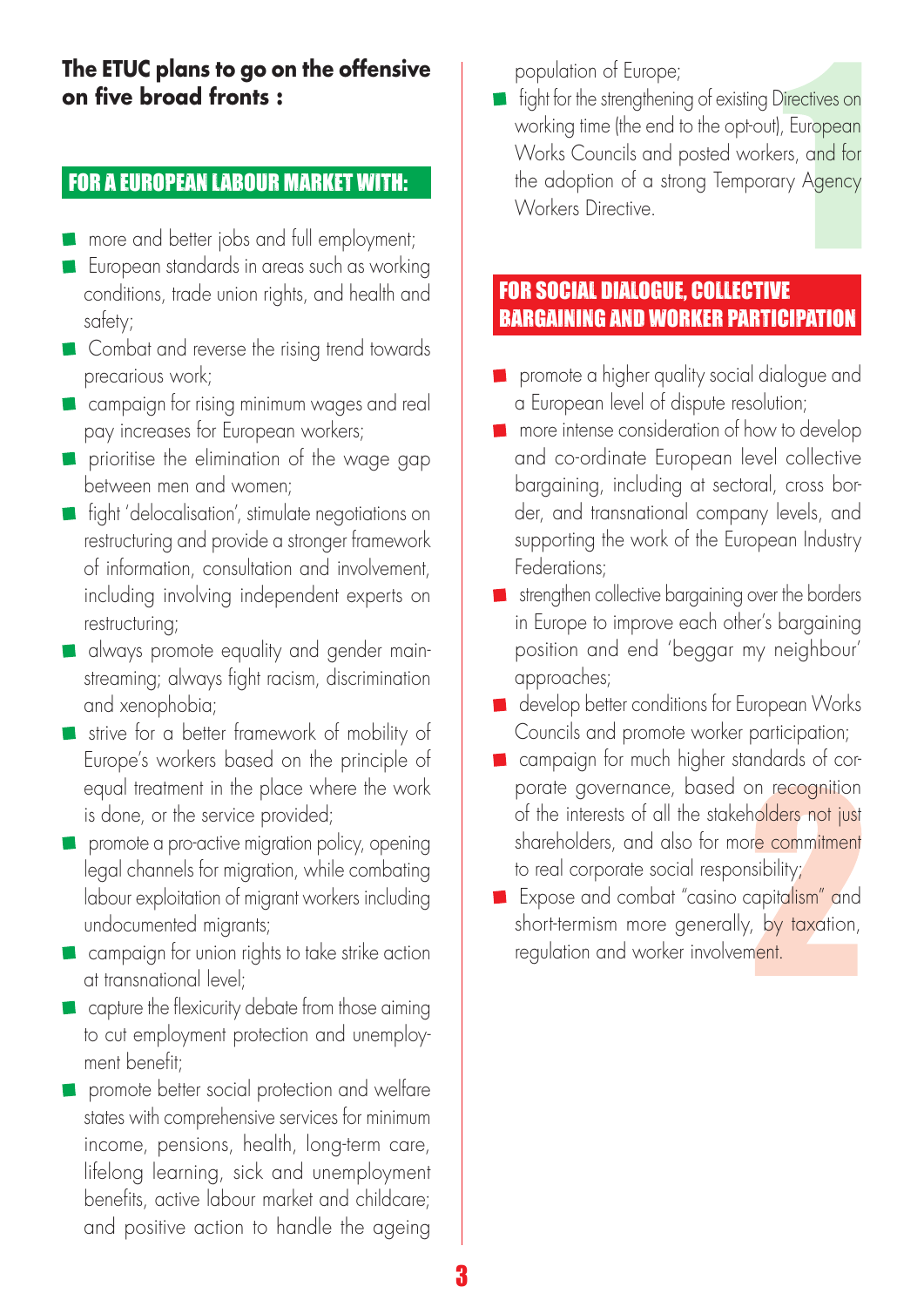## For more effective European economic, social and environmental governance including

- $\blacksquare$  give new life to the Lisbon Strategy and redefine urgently its terms of reference and place in European construction;
- develop a macroeconomic policy framework which encourages growth and innovation, uses a higher inflation target and aims for an exchange rate which is more growth friendly;
- **P** promote effective co-ordination of taxation policies;
- allocate a bigger European budget especially to help with enlargement and solidarity between regions and countries;
- **build stronger public services within a new** European framework;
- **develop industrial and innovation strategies** including sustainable technologies, high productivity, a highly qualified workforce, recognition of the enduring importance of European manufacturing, major spending increases on research and development, and a better regulation agenda based not only on economic, but also on social and ecological criteria;
- **P** promote a more sustainable Europe through 'smart' growth strategies, different production and consumption patterns, and meeting the Kyoto targets on carbon emissions; and make environmental and energy related issues part of the mainstream trade union agenda.

# **FOR A STRONGER EU WITH**

- a defence of the substance of the constitutional treaty, especially the Charter of Fundamental Rights, and the trade union rights to organise and to strike;
- **a** a positive approach to enlargement towards the Balkans and Turkey based on full compliance with the requirements of EU membership and

with fundamental rights including trade union rights; generous neighbourhood policies to the east of Europe, and in the Mediterranean; and co-operation with the other regions of the world;

- **n** an approach to trade which includes respect for rights and ILO standards, promotes jobs in Europe, opposes the use of trade to promote aggressive liberalisation in developing countries, and seeks more coherence between trade policy and development, social and environmental objectives;
- **a** an external policy based on defence of peace, adherence to the UN and its constitution, respect for the rule of law, the use of 'soft' power to promote democracy and human rights, and total condemnation of terrorism;
- the development of a genuine EU Common Foreign and Security Policy.

#### For stronger unions and a stronger **ETUC**

- develop a strategy of organisation to help affiliates increase the numbers of members;
- **Construct a stronger ETUC, more able to lead** campaigns and to promote more solidarity;
- work with the ITUC and its Pan European Regional Council, and also with the Global Unions Federations and TUAC, to build a trade union organisation which is more cohesive and influential in the world.